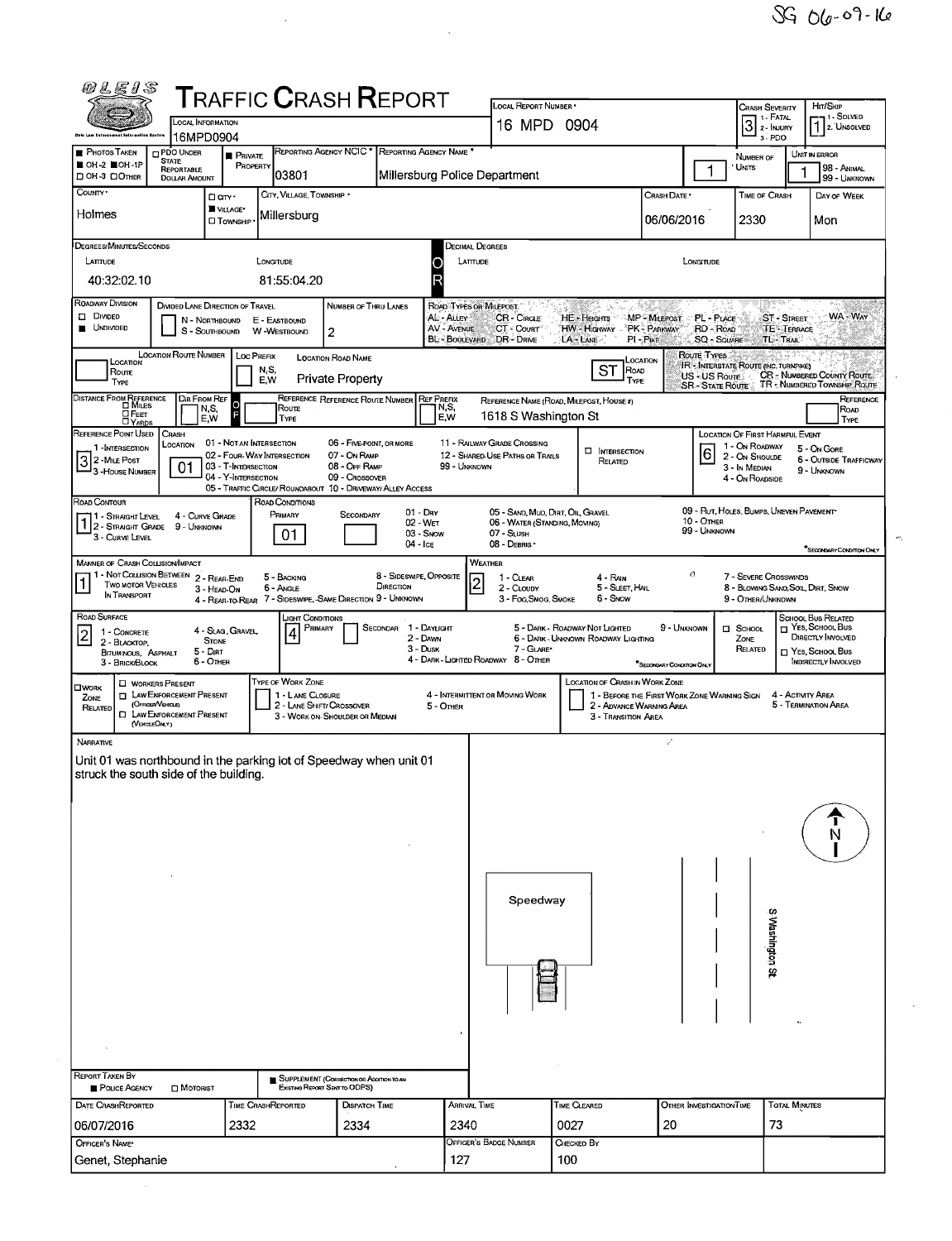| UNIT                                                                                                                                                                                                                                                                                                                                                                                                                                                                                        |                                                                                                                                                                                                                     |  |  |  |  |  |
|---------------------------------------------------------------------------------------------------------------------------------------------------------------------------------------------------------------------------------------------------------------------------------------------------------------------------------------------------------------------------------------------------------------------------------------------------------------------------------------------|---------------------------------------------------------------------------------------------------------------------------------------------------------------------------------------------------------------------|--|--|--|--|--|
|                                                                                                                                                                                                                                                                                                                                                                                                                                                                                             | <b>LOCAL REPORT NUMBER</b>                                                                                                                                                                                          |  |  |  |  |  |
| OWNER NAME: LAST, FIRST, MIDDLE ( C SAME AS DRIVER )                                                                                                                                                                                                                                                                                                                                                                                                                                        | 16 MPD 0904<br>OWNER PHONE NUMBER<br><b>DAMAGE AREA</b><br><b>DAMAGE SCALE</b>                                                                                                                                      |  |  |  |  |  |
| <b>UNIT NUMBER</b><br>Cunningham, Kenneth, J                                                                                                                                                                                                                                                                                                                                                                                                                                                | FRONT<br>2<br>330-375-4241                                                                                                                                                                                          |  |  |  |  |  |
| <b>OSAME AS DRIVER</b> )<br>OWNER ADDRESS: CITY, STATE, ZIP                                                                                                                                                                                                                                                                                                                                                                                                                                 | 1 - NONE<br>o                                                                                                                                                                                                       |  |  |  |  |  |
| 280 N Mad Anthony, Millersburg, OH, 44654                                                                                                                                                                                                                                                                                                                                                                                                                                                   |                                                                                                                                                                                                                     |  |  |  |  |  |
| LP STATE<br><b>LICENSE PLATE NUMBER</b><br><b>VEHICLE IDENTIFICATION NUMBER</b>                                                                                                                                                                                                                                                                                                                                                                                                             | 2 - MINOR<br># Occupants                                                                                                                                                                                            |  |  |  |  |  |
| ΟН<br>GKY1424<br>1GCDC14H3GF437898<br><b>VEHICLE YEAR</b>                                                                                                                                                                                                                                                                                                                                                                                                                                   | $\Box$<br>□<br>2<br>3 - FUNCTIONAL<br>VEHICLE COLOR                                                                                                                                                                 |  |  |  |  |  |
| <b>VEHICLE MAKE</b><br><b>VEHICLE MODEL</b><br>1989<br>Silverado C1500 - SC1<br>Chevrolet                                                                                                                                                                                                                                                                                                                                                                                                   | 4 - DISABLING<br>BLU                                                                                                                                                                                                |  |  |  |  |  |
| <b>INSURANCE COMPANY</b><br>POLICY NUMBER<br><b>PROOF OF</b><br><b>Towed By</b><br>INSURANCE                                                                                                                                                                                                                                                                                                                                                                                                | о<br>′ □<br>$\Box$<br>9 - UNKNOWN                                                                                                                                                                                   |  |  |  |  |  |
| 92OH2891531<br>Permanent General As<br>SHOWN                                                                                                                                                                                                                                                                                                                                                                                                                                                | <b>IKEZE</b>                                                                                                                                                                                                        |  |  |  |  |  |
| Carrier Name, Address, City, State, Zip                                                                                                                                                                                                                                                                                                                                                                                                                                                     | <b>CARRIER PHONE</b>                                                                                                                                                                                                |  |  |  |  |  |
| US DOT<br>VEHICLE WEIGHT GVWR/GCWR<br>CARGO BODY TYPE<br>01 - No CARGO BODY TYPE/NOT APPLICABL 09 - POLE<br>1 - LESS THAN OR EQUAL TO 10K LBS                                                                                                                                                                                                                                                                                                                                               | TRAFFICWAY DESCRIPTION<br>1 - Two-Way Not Divided                                                                                                                                                                   |  |  |  |  |  |
| υ.<br>02 - Bus/ VAN (9-15 SEATS, INC DRIVER)<br>2 - 10,001 To 26,000K LBS<br>HM PLACARD ID NO.<br>03 - Bus (16+ Seats, Inc Driver)<br>3 - MORE THAN 26,000K LBS.                                                                                                                                                                                                                                                                                                                            | 10 - CARGO TANK<br>1 2 - Two-Way, Not Divided, Continuous Left Turn Lane<br>11 - FLAT BEO<br>3 - Two-Way, DIMDED, UNPROTECTED (PAINTED OR GRASS > FT.) MEDIA                                                        |  |  |  |  |  |
| 04 - VEHICLE TOWING ANOTHER VEHICLE<br>05 - Logging<br>06 - INTERMODAL CONTAINER CHASIS<br><b>HAZARDOUS MATERIAL</b>                                                                                                                                                                                                                                                                                                                                                                        | 12 - Dump<br>4 - Two-Way, DIMDED, POSITIVE MEDIANBARRIER<br>13 - CONCRETE MIXER<br>5 - ONE-WAY TRAFFICWAY                                                                                                           |  |  |  |  |  |
| <b>HM CLASS</b><br>07 - CARGO VAN ENGLOSED BOX<br>$\Box$ Related<br>NUMBER<br>08 - GRAIN, CHIPS, GRAVEL                                                                                                                                                                                                                                                                                                                                                                                     | 14 - AUTO TRANSPORTER<br>15 - GARBAGE /REFUSE<br>HIT / SKIP UNIT<br>99 - OTHER/UNKNOWN                                                                                                                              |  |  |  |  |  |
| NON-MOTORIST LOCATION PRIOR TO IMPACT<br><b>TYPE OF USE</b><br>UNIT TYPE                                                                                                                                                                                                                                                                                                                                                                                                                    |                                                                                                                                                                                                                     |  |  |  |  |  |
| 01 - INTERSECTION - MARKED CROSSWAL<br>$\mathbf{1}$<br>07<br>02 - INTERSECTION - NO CROSSWALK<br>01 - Sub-COMPACT                                                                                                                                                                                                                                                                                                                                                                           | PASSENGER VEHICLES (LESS THAN 9 PASSENGERS MEDIMEAVY TRUCKS OR COMBO UNITS > 10K LBS BUS/VAN/LIMO(9 OR MORE INCLUDING DRIVER)<br>13 - SINGLE UNIT TRUCK OR VAN 2AXLE, 6 TIRES 21 - BUS/VAN (9-15 SEATS, INC DRIVER) |  |  |  |  |  |
| 03 - INTERSECTION OTHER<br>1 - PERSONAL<br>02 - COMPACT<br>04 - MIDBLOCK - MARKED CROSSWALK<br>99 - UNKNOWN 03 - MID SIZE                                                                                                                                                                                                                                                                                                                                                                   | 22 - Bus (16+ Seats, Inc Driver)<br>14 - SINGLE UNIT TRUCK: 3+ AXLES<br>NON-MOTORIST<br>15 - SINGLE UNIT TRUCK / TRAILER                                                                                            |  |  |  |  |  |
| 2 - COMMERCIAL<br>05 - TRAVEL LANE - OTHER LOCATION<br>OR HIT/SKIP<br>04 - Full Size<br>06 - BICYCLE LANE<br>05 - Minivan<br>3 - GOVERNMENT<br>07 - Shoulder/Roadside                                                                                                                                                                                                                                                                                                                       | 23 - ANIMAL WITH RIDER<br>16 - TRUCK/TRACTOR (BOBTAIL)<br>24 - ANIMAL WITH BUGGY, WAGON, SURREY<br>17 - TRACTOR/SEMI-TRAILER                                                                                        |  |  |  |  |  |
| 06 - SPORT UTILITY VEHICLE<br>08 - Sidewalk<br>07 - Pickup<br>09 - MEDIAN/CROSSING ISLAND                                                                                                                                                                                                                                                                                                                                                                                                   | 25 - BICYCLE/PEDACYCLIST<br>18 - Tractor/Double<br>26 - PEDESTRIAN SKATER<br>19 - TRACTOR/TRIPLES                                                                                                                   |  |  |  |  |  |
| 08 - VAN<br><b>IN EMERGENCY</b><br>10 - DRIVE WAY ACCESS<br>09 - MOTORCYCLE<br>RESPONSE<br>11 - SHARED-USE PATH OR TRAIL<br>10 - MOTORIZED BICYCLE                                                                                                                                                                                                                                                                                                                                          | 20 - OTHER MEDIMEAVY VEHICLE<br>27 - OTHER NON-MOTORIST                                                                                                                                                             |  |  |  |  |  |
| 12 - NON-TRAFFICWAY AREA<br>11 - SNOWMOBILE/ATV<br>99 - OTHER/UNKNOWN<br>12 - OTHER PASSENGER VEHICLE                                                                                                                                                                                                                                                                                                                                                                                       | HASHM PLACARD                                                                                                                                                                                                       |  |  |  |  |  |
| SPECIAL FUNCTION 01 - NONE<br>09 - AMBULANCE<br>17 - FARM VEHICLE<br>Most Damaged Area<br>02 - Taxi<br>$10 -$ Fire<br><b>18 - FARM EQUIPMENT</b>                                                                                                                                                                                                                                                                                                                                            | Астом<br>$01 - None$<br>08 - LEFT SIDE<br>99 - UNKNOWN                                                                                                                                                              |  |  |  |  |  |
| 02<br>01<br>03 - RENTAL TRUCK (OVER 10K LBS)<br>19 - Мотовноме<br>11 - HIGHWAY/MAINTENANCE<br>20 - GOUF CART<br>04 - Bus - SCHOOL (PUBLIC OR PRIVATE) 12 - MILITARY                                                                                                                                                                                                                                                                                                                         | 1 1 - Non-Contact<br>3<br>02 - CENTER FRONT<br>09 - LEFT FRONT<br>2 - Non-Counsion<br>03 - Right Front<br>10 - Top and WINDOWS                                                                                      |  |  |  |  |  |
| 21 - TRAN<br>05 - Bus - Transit<br>IMPACT ARE 04 - RIGHT SIDE<br>13 - Pouce<br>06 - Bus - CHARTER<br>22 - OTHER (EXPLANIN NARRATIVE)<br>14 - Pusuc Unury                                                                                                                                                                                                                                                                                                                                    | 3 - Striking<br>11 - UNDERCARRIAGE<br>4 - STRUCK<br>05 - Right Rear<br>12 - LOAD/TRAILER<br>5 - STRIKING/STRUCK                                                                                                     |  |  |  |  |  |
| 02<br>07 - Bus - SHUTTLE<br>15 - OTHER GOVERNMENT<br>08 - Bus - OTHER<br>16 - CONSTRUCTION EQIP.                                                                                                                                                                                                                                                                                                                                                                                            | 06 - REAR CENTER<br>13 - TOTAL (ALL AREAS)<br>9 - UNKNOWN<br>07 - LEFT REAR<br>14 - Отнев                                                                                                                           |  |  |  |  |  |
| Pre- Crash Actions<br>MOTORIST                                                                                                                                                                                                                                                                                                                                                                                                                                                              | NON-MOTORIST                                                                                                                                                                                                        |  |  |  |  |  |
| 01<br>01 - STRAIGHT AHEAD<br>07 - MAKING U-TURN<br>13 - NEGOTIATING A CURVE                                                                                                                                                                                                                                                                                                                                                                                                                 | 15 - ENTERING OR CROSSING SPECIFIED LOCATIO<br>21 - OTHER NON-MOTORIST ACTION                                                                                                                                       |  |  |  |  |  |
| 02 - BACKING<br>08 - ENTERING TRAFFIC LANE<br>14 - OTHER MOTORIST ACTIO<br>03 - CHANGING LANES<br>09 - LEAVING TRAFFIC LANE<br>99 - Unknown<br>04 - OVERTAKING/PASSING<br>10 - PARKED                                                                                                                                                                                                                                                                                                       | 16 - WALKING, RUNNING, JOGGING, PLAYING, CYCLING<br>17 - WORKING<br>18 - Pushing Vehicle                                                                                                                            |  |  |  |  |  |
| 05 - MAKING RIGHT TURN<br>11 - Slowing or Stopped in Traffic<br>06 - MAKING LEFT TURN<br>12 - DRIVERLESS                                                                                                                                                                                                                                                                                                                                                                                    | 19 - APPROACHING OR LEAVING VEHICLE<br>20 - Standing                                                                                                                                                                |  |  |  |  |  |
| Contributing Circumstance                                                                                                                                                                                                                                                                                                                                                                                                                                                                   | VEHICLE LJEFECTS                                                                                                                                                                                                    |  |  |  |  |  |
| PRIMARY<br>MOTORIST<br>NON-MOTORIST<br>01 - Nove<br><b>22 - NONE</b><br>11 - IMPROPER BACKING<br>12<br>02 - FAILURE TO YIELD<br>12 - IMPROPER START FROM PARKED POSITION                                                                                                                                                                                                                                                                                                                    | 01 - TURN SIGNALS<br>02 - HEAD LAMPS                                                                                                                                                                                |  |  |  |  |  |
| 03 - RAN RED LIGHT<br>13 - STOPPED OR PARKED LLEGALLY<br>24 - DARTING<br>04 - RAN STOP SIGN<br>14 - OPERATING VEHICLE IN NEGLIGENT MANNER                                                                                                                                                                                                                                                                                                                                                   | 23 - IMPROPER CROSSING<br>03 - TAIL LAMPS<br>04 - Brakes<br>25 - LYING AND/OR ILLEGALLY IN ROADWAY                                                                                                                  |  |  |  |  |  |
| 05 - Exceeded Speed LIMIT<br>Secondary<br>15 - Swering to Avoid (Due to External Conditions)<br>06 - UNSAFE SPEED<br>16 - WRONG SIDE/WRONG WAY                                                                                                                                                                                                                                                                                                                                              | 05 - STEERING<br>26 - FALURE TO YIELD RIGHT OF WAY<br>06 - TIRE BLOWOUT<br>27 - NOT VISIBLE (DARK CLOTHING)<br>07 - WORN OR SLICK TIRES                                                                             |  |  |  |  |  |
| 07 - IMPROPER TURN<br>17 - FALURE TO CONTROL<br>28 - INATTENTIVE<br>08 - LEFT OF CENTER<br>18 - Vision Obstruction                                                                                                                                                                                                                                                                                                                                                                          | 08 - TRAILER EQUIPMENT DEFECTIVE<br>29 - FALURE TO OBEY TRAFFIC SIGNS<br>09 - MOTOR TROUBLE                                                                                                                         |  |  |  |  |  |
| 09 - FOLLOWED TOO CLOSELY/ACDA<br>19 - OPERATING DEFECTIVE EQUIPMENT<br>99 - Unknown<br>10 - IMPROPER LANE CHANGE<br>20 - LOAD SHIFTING/FALUNG/SPILLING<br>PASSING OFF ROAD                                                                                                                                                                                                                                                                                                                 | /SIGNALS/OFFICER<br>10 - DISABLED FROM PRIOR ACCIDENT<br>30 - WRONG SIDE OF THE ROAD<br>11 - Other Defects                                                                                                          |  |  |  |  |  |
| 21 - OTHER IMPROPER ACTION                                                                                                                                                                                                                                                                                                                                                                                                                                                                  | 31 - OTHER NON-MOTORIST ACTION                                                                                                                                                                                      |  |  |  |  |  |
| <b>SEQUENCE OF EVENTS</b><br><b>NON-COLLISION EVENTS</b><br>€<br>01 - OVERTURN/ROLLOVER<br>52                                                                                                                                                                                                                                                                                                                                                                                               | 06 - EQUIPMENT FAILURE<br>10 - Cross Median<br>(BLOWN TIRE, BRAKE FAILURE, ETC)                                                                                                                                     |  |  |  |  |  |
| 02 - FIRE/EXPLOSION<br>$F$ <sub>IRST</sub><br>Most<br>03 - IMMERSION<br>99 - UNKNOWN<br>04 - JACKKNIFE<br>HARMFUL<br>HARMFUL                                                                                                                                                                                                                                                                                                                                                                | 11 - Cross CENTER LINE<br>07 - SEPARATION OF UNITS<br>OPPOSITE DIRECTION OF TRAVEL<br>08 - RAN OFF ROAD RIGHT<br>12 - DOWNHILL RUNAWAY                                                                              |  |  |  |  |  |
| 05 - CARGO/EQUIPMENT LOSS OR SHIFT<br>Event<br>EVENT<br>COLLISION WITH FIXED, OBJECT                                                                                                                                                                                                                                                                                                                                                                                                        | 09 - RAN OFF ROAD LEFT<br>13 - OTHER NON-COLLISION                                                                                                                                                                  |  |  |  |  |  |
| COLLISION WITH PERSON, VEHICLE OR OBJECT NOT FIXED<br>25 - IMPACT ATTENUATOR/CRASH CUSHION33 - MEDIAN CABLE BARRIER                                                                                                                                                                                                                                                                                                                                                                         | 41 - OTHER POST, POLE<br><b>48 - TREE</b>                                                                                                                                                                           |  |  |  |  |  |
| 14 - PEDESTRIAN<br>21 - PARKED MOTOR VEHICLE<br>34 - MEDIAN GUARDRAIL BARRIER<br>26 - BRIDGE OVERHEAD STRUCTURE<br>OR SUPPORT<br>49 - FIRE HYDRANT<br>15 - PEDALCYCLE<br>22 - WORK ZONE MAINTENANCE EQUIPMENT<br>27 - Bridge Pier or Abutment<br>35 - MEDIAN CONCRETE BARRIER<br>42 - CULVERT<br>50 - WORK ZONE MAINTENANCE<br>28 - BRIDGE PARAPET<br>36 - MEDIAN OTHER BARRIER<br>43 - Curs<br>16 - RAILWAY VEHICLE (TRAIN, ENGINE)<br>23 - STRUCK BY FALLING, SHIFTING CARGO<br>EQUIPMENT |                                                                                                                                                                                                                     |  |  |  |  |  |
| 44 - Олсн<br>17 - ANIMAL FARM<br>29 - Bridge Rail<br>37 - Traffic Sign Post<br>51 - WALL, BUILDING, TUNNEL<br>OR ANYTHING SET IN MOTION BY A<br>18 - Animal - Deer<br>30 - GUARDRAIL FACE<br>38 - OVERHEAD SIGN POST<br>45 - EMBANKMENT<br>52 - OTHER FIXED OBJECT<br><b>MOTOR VEHICLE</b>                                                                                                                                                                                                  |                                                                                                                                                                                                                     |  |  |  |  |  |
| 19 - ANIMAL-OTHER<br>31 - GUARDRAILEND<br>24 - OTHER MOVABLE OBJECT<br>20 - MOTOR VEHICLE IN TRANSPORT<br>32 - PORTABLE BARRIER                                                                                                                                                                                                                                                                                                                                                             | 39 - LIGHT/LUMINARIES SUPPORT<br>46 - FENCE<br>40 - Unury PoLE<br>47 - MAILBOX                                                                                                                                      |  |  |  |  |  |
| UNIT SPEED<br>Posted Speed<br><b>TRAFFIC CONTROL</b>                                                                                                                                                                                                                                                                                                                                                                                                                                        | Unit Direction<br>9 - UNKNOWN<br>1 - North<br>5 - NORTHEAST                                                                                                                                                         |  |  |  |  |  |
| 01 - No CONTROLS<br>07 - RAILROAD CROSSBUCKS<br>13 - Crosswalk Lines<br>5<br>01<br>02 - Stop Sign<br>08 - RAILROAD FLASHERS<br>14 - WALK/DON'T WALK<br>03 - YIELD StGN<br>09 - RAILROAD GATES<br>15 - О тнев                                                                                                                                                                                                                                                                                | FROM<br>6 - Northwest<br>2 - Soum<br>То<br>$3 -$ East<br>7 - SOUTHEAST                                                                                                                                              |  |  |  |  |  |
| 04 - Traffic Signal<br>10 - Costruction Barricade<br>16 - Not Reported<br>$\Box$ Stated<br>05 - TRAFFIC FLASHERS<br>11 - PERSON (FLAGGER, OFFICER                                                                                                                                                                                                                                                                                                                                           | 4 - WEST<br>8 - Southwest                                                                                                                                                                                           |  |  |  |  |  |
| <b>E</b> stimated<br>06 - SCHOOL ZONE<br><b>12 - PAVEMENT MARKINGS</b>                                                                                                                                                                                                                                                                                                                                                                                                                      |                                                                                                                                                                                                                     |  |  |  |  |  |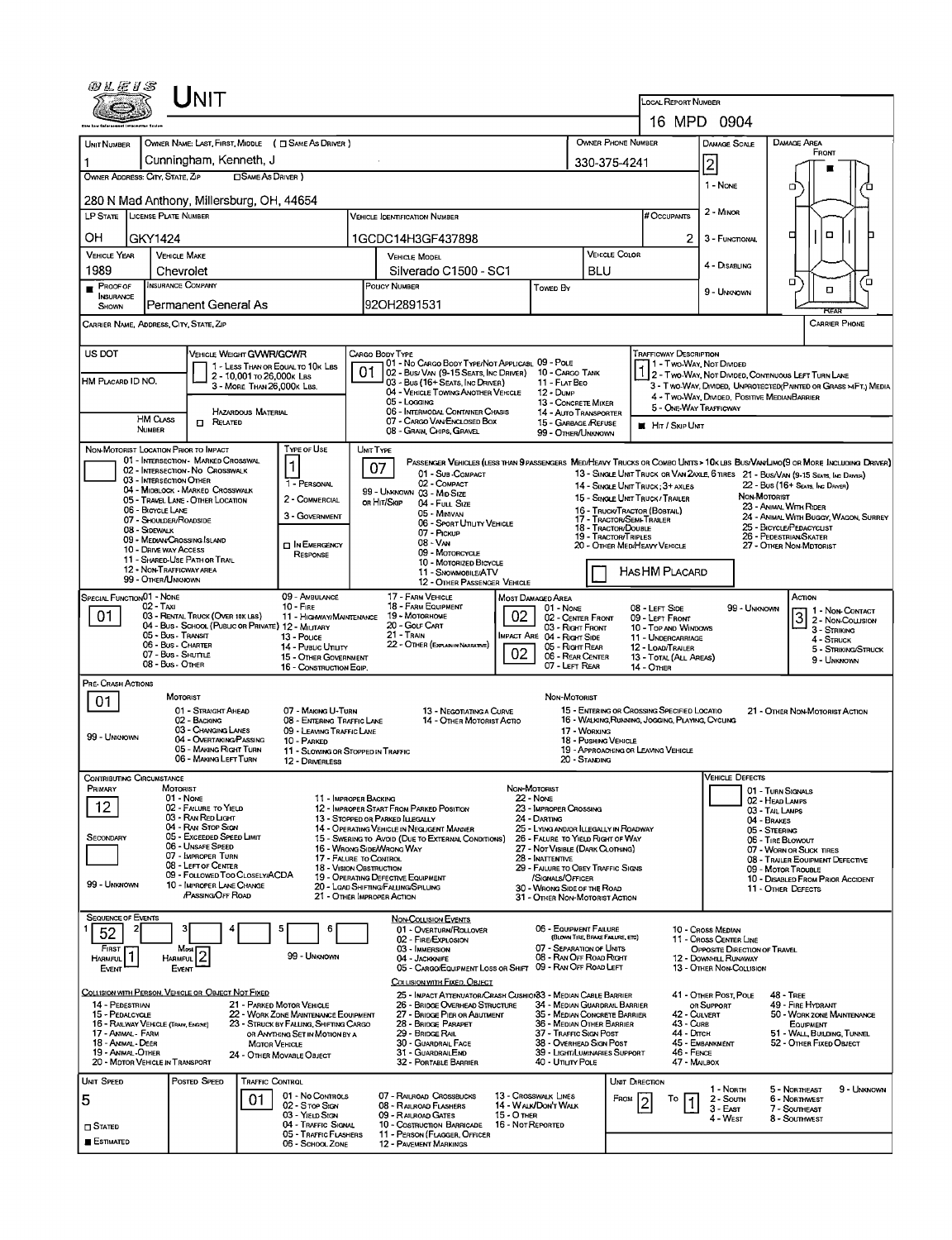|                                                                                | WLEIS                                                        |                                                                                                                                                                        |                                                               |          |                                      |                              |                                                                                                 |                                                                                                                   |                                       |                                                                                                      |                                                 |                                 |                                                   |                                                               |                                                                                              |                                    |                                |  |
|--------------------------------------------------------------------------------|--------------------------------------------------------------|------------------------------------------------------------------------------------------------------------------------------------------------------------------------|---------------------------------------------------------------|----------|--------------------------------------|------------------------------|-------------------------------------------------------------------------------------------------|-------------------------------------------------------------------------------------------------------------------|---------------------------------------|------------------------------------------------------------------------------------------------------|-------------------------------------------------|---------------------------------|---------------------------------------------------|---------------------------------------------------------------|----------------------------------------------------------------------------------------------|------------------------------------|--------------------------------|--|
|                                                                                | <b>MOTORIST / NON-MOTORIST / OCCUPANT</b>                    |                                                                                                                                                                        |                                                               |          |                                      |                              |                                                                                                 | <b>LOCAL REPORT NUMBER</b><br>16 MPD<br>0904                                                                      |                                       |                                                                                                      |                                                 |                                 |                                                   |                                                               |                                                                                              |                                    |                                |  |
|                                                                                | UNIT NUMBER   NAME: LAST, FIRST, MIDDLE<br>DATE OF BIRTH     |                                                                                                                                                                        |                                                               |          |                                      |                              |                                                                                                 |                                                                                                                   | AGE<br>Gender                         |                                                                                                      |                                                 |                                 |                                                   |                                                               |                                                                                              |                                    |                                |  |
|                                                                                | Witner, Leila, S                                             |                                                                                                                                                                        |                                                               |          |                                      |                              |                                                                                                 |                                                                                                                   |                                       | 06/23/1989                                                                                           |                                                 |                                 |                                                   | 26                                                            | F                                                                                            | F - FEMALE<br>M - MALE             |                                |  |
|                                                                                | ADDRESS, CITY, STATE, ZIP                                    |                                                                                                                                                                        |                                                               |          |                                      |                              |                                                                                                 |                                                                                                                   |                                       |                                                                                                      |                                                 |                                 | CONTACT PHONE - INCLUDE AREA CODE                 |                                                               |                                                                                              |                                    |                                |  |
|                                                                                | 101 East Main St, Danville, OH, 43014                        |                                                                                                                                                                        |                                                               |          |                                      |                              |                                                                                                 |                                                                                                                   |                                       |                                                                                                      |                                                 |                                 | 330-473-2210                                      |                                                               |                                                                                              |                                    |                                |  |
|                                                                                | <b>NJURIES</b>                                               | INJURED TAKEN BY EMS AGENCY<br>MEDICAL FACILITY INJURED TAKEN TO<br><b>SAFETY EQUIPMENT USED</b>                                                                       |                                                               |          |                                      |                              |                                                                                                 |                                                                                                                   |                                       | <b>H</b> MOTORCYCLE                                                                                  |                                                 | 01                              |                                                   | DOT COMPLIANT SEATING POSITION AIR BAG USAGE EJECTION TRAPPED |                                                                                              |                                    |                                |  |
|                                                                                | $\vert$ 1<br>OL STATE                                        | 1<br>99<br><b>OPERATOR LICENSE NUMBER</b><br>OL CLASS<br>ALCOHOL/DRUG SUSPECTED ALCOHOL TEST STATUS ALCOHOL TEST TYPE ALCOHOL TEST VALUE DRUG TEST STATUS<br>CONDITION |                                                               |          |                                      |                              |                                                                                                 |                                                                                                                   |                                       | HELMET                                                                                               |                                                 |                                 |                                                   |                                                               |                                                                                              | $\vert$ 1<br><b>DRUG TEST TYPE</b> |                                |  |
|                                                                                |                                                              | No<br><b>M/C</b><br>⊡∨∧⊔о<br>$\blacksquare$ $_{\sf{Eno}}$<br> 4 <br>$\mathbf{1}$<br>l1.<br>Dı.                                                                         |                                                               |          |                                      |                              |                                                                                                 |                                                                                                                   |                                       |                                                                                                      |                                                 |                                 |                                                   |                                                               |                                                                                              |                                    |                                |  |
| OH<br>TM594664<br><b>OFFENSE DESCRIPTION</b><br>OFFENSE CHARGED ( CLOCAL COOE) |                                                              |                                                                                                                                                                        |                                                               |          |                                      |                              |                                                                                                 |                                                                                                                   | CITATION NUMBER                       |                                                                                                      |                                                 |                                 |                                                   | <b>HANDS-FREE</b>                                             |                                                                                              | <b>DRIVER DISTRACTED BY</b>        |                                |  |
|                                                                                | Failure to stop after accident involving<br>4549.03<br>12123 |                                                                                                                                                                        |                                                               |          |                                      |                              |                                                                                                 |                                                                                                                   |                                       |                                                                                                      |                                                 |                                 |                                                   | $\Box$ Device<br>USED                                         |                                                                                              |                                    |                                |  |
| Unit Number<br>NAME: LAST, FIRST, MIDDLE                                       |                                                              |                                                                                                                                                                        |                                                               |          |                                      |                              |                                                                                                 |                                                                                                                   |                                       | DATE OF BIRTH                                                                                        |                                                 |                                 |                                                   | AGE                                                           | Gender                                                                                       | F - FEMALE                         |                                |  |
|                                                                                |                                                              | ADDRESS, CITY, STATE, ZIP                                                                                                                                              |                                                               |          |                                      |                              |                                                                                                 |                                                                                                                   |                                       |                                                                                                      |                                                 |                                 | CONTACT PHONE - INCLUDE AREA CODE                 |                                                               |                                                                                              |                                    | M - Male                       |  |
|                                                                                |                                                              |                                                                                                                                                                        |                                                               |          |                                      |                              |                                                                                                 |                                                                                                                   |                                       |                                                                                                      |                                                 |                                 |                                                   |                                                               |                                                                                              |                                    |                                |  |
|                                                                                | NJURIES                                                      | INJURED TAKEN BY                                                                                                                                                       | <b>EMS AGENCY</b>                                             |          |                                      |                              |                                                                                                 | MEDICAL FACILITY INJURED TAKEN TO                                                                                 |                                       | <b>SAFETY EQUIPMENT USED</b>                                                                         |                                                 |                                 |                                                   |                                                               | DOT COMPLIANT SEATING POSITION AIR BAG USAGE EJECTION TRAPPED                                |                                    |                                |  |
|                                                                                |                                                              |                                                                                                                                                                        |                                                               |          |                                      |                              |                                                                                                 |                                                                                                                   |                                       |                                                                                                      | MOTORCYCLE<br><b>HELMET</b>                     |                                 |                                                   |                                                               |                                                                                              |                                    |                                |  |
|                                                                                | OL STATE                                                     | <b>OPERATOR LICENSE NUMBER</b>                                                                                                                                         |                                                               | OL CLASS | No<br>⊡∨שום                          | <b>M/C</b><br>$\blacksquare$ | CONDITION                                                                                       | ALCOHOL/DRUG SUSPECTED ALCOHOL TEST STATUS ALCOHOL TEST TYPE ALCOHOL TEST VALUE DRUG TEST STATUS   DRUG TEST TYPE |                                       |                                                                                                      |                                                 |                                 |                                                   |                                                               |                                                                                              |                                    |                                |  |
|                                                                                |                                                              |                                                                                                                                                                        |                                                               |          | DL.                                  |                              |                                                                                                 |                                                                                                                   |                                       |                                                                                                      |                                                 |                                 |                                                   |                                                               |                                                                                              |                                    |                                |  |
|                                                                                | <b>OFFENSE CHARGED</b>                                       | (DLOCAL CODE)                                                                                                                                                          |                                                               |          | <b>OFFENSE DESCRIPTION</b>           |                              |                                                                                                 |                                                                                                                   |                                       | CITATION NUMBER                                                                                      |                                                 |                                 |                                                   | $\Box$ Device<br>Useo                                         | <b>HANDS-FREE</b>                                                                            |                                    | DRIVER DISTRACTED BY           |  |
|                                                                                |                                                              |                                                                                                                                                                        | INJURED TAKEN BY                                              |          |                                      |                              | <b>SAFETY EQUIPMENT USED</b>                                                                    |                                                                                                                   | 99 - UNKNOWN SAFETY EQUIPMENT         |                                                                                                      |                                                 |                                 |                                                   |                                                               |                                                                                              |                                    |                                |  |
|                                                                                | <b>INJURIES</b>                                              | 1 - Nó Injury / None Reporte                                                                                                                                           | : 1 - Not Transported /                                       |          |                                      | MOTORIST                     |                                                                                                 |                                                                                                                   |                                       |                                                                                                      |                                                 |                                 | NON-MOTORIST                                      |                                                               |                                                                                              |                                    |                                |  |
|                                                                                | 2 - Possible                                                 | 3 - NON-INCAPACITATING                                                                                                                                                 | <b>TREATED AT SCENE</b><br>$2 - EMS$                          |          |                                      |                              | 01 - NONE USED VEHICLE OCCUPANT<br>02 - S HOULDER BELT ONLY USED                                |                                                                                                                   |                                       | 05 - CHILD RESTRAINT SYSTEM-FORWARD FACING 09 - NONE USED<br>06 - CHILD RESTRAINT SYSTEM REAR FACING |                                                 |                                 | 10 - HELMET USED                                  |                                                               |                                                                                              | 13 - Цантіка                       | <b>12 - REFLECTIVE COATING</b> |  |
|                                                                                | 4 - INCAPACITATING<br>5 - FATAL **                           |                                                                                                                                                                        | 3 - Pouce<br>4 - OTHER<br>9 - Unknown                         |          |                                      |                              | 03 - LAP BELT ONLY USED                                                                         | 04 - SHOULDER AND LAP BELT ONLY USED                                                                              | 07 - BOOSTER SEAT<br>08 - HELMET USED |                                                                                                      |                                                 |                                 | 11 - PROTECTIVE PADS USED<br>(ELBOWS, KNEES, ETC) |                                                               |                                                                                              | 14 - Отнев                         |                                |  |
|                                                                                | SEATING POSITION                                             |                                                                                                                                                                        |                                                               |          |                                      |                              |                                                                                                 |                                                                                                                   |                                       |                                                                                                      |                                                 |                                 |                                                   | AIR BAG USAGE                                                 |                                                                                              |                                    |                                |  |
|                                                                                |                                                              | 01 - FRONT - LEFT SIDE (MOTORCYCLE DRIVER)<br>02 - FRONT MIDDLE                                                                                                        |                                                               |          | 08 - Third - Middle                  |                              | 07 - THIRD - LEFT SIDE (MOTOROYCLE SIDE CAR)                                                    |                                                                                                                   | 13 - TRAILING UNIT                    | 12 - PASSENGER IN UNENCLOSED CARGO AREA                                                              |                                                 |                                 |                                                   |                                                               | 1 - Not Deployed<br>2 - DEPLOYED FRONT                                                       |                                    |                                |  |
|                                                                                |                                                              | 03 - Front - Right Side<br>04 - SECOND - LEFT SIDE (MOTOROYCLE PASSENGER)                                                                                              |                                                               |          | 09 - Third - Right Side              |                              | 10 - SLEEPER SECTION OF CAB (TRUCK)                                                             |                                                                                                                   | 15 - Non-Motorist                     | 14 - RIDING ON VEHICLE EXTERIOR (NON-TRAILERT)                                                       |                                                 |                                 |                                                   |                                                               | 3 - DEPLOYED SIDE<br>4 - DEPLOYED BOTH FRONT/SIDE                                            |                                    |                                |  |
|                                                                                |                                                              | 05 - Second - Middle<br>06 - Second - Richt Side                                                                                                                       |                                                               |          |                                      |                              | 11 - PASSENGER IN OTHER ENCLOSED CARGO AREA<br>(NON-TRASING UNIT SUCH AS A BUS, PROGREWITH CAP) |                                                                                                                   | $16 -$ Othen<br>99 - Unknown          |                                                                                                      |                                                 |                                 |                                                   |                                                               | 5 - Not APPLICABLE<br>9 - DEPLOYMENT UNKNOWN                                                 |                                    |                                |  |
|                                                                                | EJECTION                                                     | <b>TRAPPED</b>                                                                                                                                                         |                                                               |          | OPERATOR LICENSE CLASS               |                              |                                                                                                 | CONDITION <sup>*</sup>                                                                                            |                                       |                                                                                                      |                                                 |                                 |                                                   |                                                               | ALCOHOL/DRUG SUSPECTED                                                                       |                                    |                                |  |
|                                                                                | 1 - Not Ejected<br>2 - TOTALLY EJECTED                       |                                                                                                                                                                        | 1 - NOT TRAPPED<br>2 - EXTRICATED BY                          |          | 1 - CLASS A<br>$2 - \text{Class } B$ |                              |                                                                                                 | 1 - APPARENTLY NORMAL<br>2 - PHYSICAL IMPARMENT                                                                   |                                       |                                                                                                      | 6 - UNDER THE INFLUENCE OF                      |                                 | 5 - FELL ASLEEP, FAINTED, FATIGUE                 | $1 - \text{None}$ .                                           | 2 - YES - ALCOHOL SUSPECTED                                                                  |                                    |                                |  |
|                                                                                | 3 - PARTIALLY EJECTED<br>4 - NOT APPLICABLE                  |                                                                                                                                                                        | MECHANICAL MEANS<br>3 - EXTRICATED BY<br>NON-MECHANICAL MEANS |          | 3 - CLASS C<br>5 - MC/MoPED ONLY     |                              | 4 - REGULAR CLASS (OHOLS "D")                                                                   | 3 - EMOTIONI (DEPRESSED, ANGRY, DISTURBE<br>4 - I⊔vess ° ∴                                                        |                                       |                                                                                                      | <b>MEDICATIONS, DRUGS, ALCOHOL</b><br>7 - Other |                                 |                                                   |                                                               | 3 - Yes - Hed NotImpared<br>4 - Yes - Drugs Suspected<br>5 - YES-ALCOHOLAND DRUGS SUSPECTED. |                                    |                                |  |
|                                                                                | Alcohol Test Status                                          |                                                                                                                                                                        |                                                               |          | ALCOHOL TEST TYPE                    |                              | DRUG TEST STATUS                                                                                | da s                                                                                                              |                                       | DRUG TEST TYPE                                                                                       | <b>DRIVER DISTRACTED BY</b>                     |                                 |                                                   |                                                               |                                                                                              |                                    |                                |  |
|                                                                                | <1 - None Given<br>2 - Test Refused                          |                                                                                                                                                                        |                                                               |          | 1 - None<br>$2 - B$ Loop             |                              | 1 - None Given<br>2 - Test Refused                                                              |                                                                                                                   |                                       | 1 - None<br>$2 - B$ LOOD                                                                             | 1 - No Distraction Reported<br>$2 -$ Phone      |                                 |                                                   |                                                               | 6 - OTHER INSIDE THE VEHICLE<br>7 - EXTERNAL DISTRACTION                                     |                                    |                                |  |
|                                                                                |                                                              | 3 - Test Given, Contaminated Sample/Unusabl<br>4 - TEST GIVEN, RESULTS KNOWN                                                                                           |                                                               |          | 3 - Urine<br>4 - Breath              |                              |                                                                                                 | 3 - TEST GIVEN, CONTAMINATED SAMPLE/UNUSABL<br>4 - TEST GIVEN, RESULTS KNOWN                                      |                                       | 3 - URINE<br>*4 - Onier                                                                              | 3 - Texting/Emaling                             |                                 | 4 - ELCTRONIC COMMUNICATION DEVICE.               |                                                               |                                                                                              |                                    |                                |  |
|                                                                                | $\alpha_1,\ldots,\alpha_n$                                   | $^\circ$ 5 - Test Civen, Results Unknown $^\circ$<br>$\alpha$                                                                                                          | 43.                                                           |          | 5 - Other                            |                              |                                                                                                 | 5 - TEST GIVEN, RESULTS UNKNOWN                                                                                   |                                       |                                                                                                      | 5 - OTHER ELECTRONIC DEVICE                     | (NAVIGATION DEVICE, RADIO, DVD) |                                                   |                                                               |                                                                                              |                                    |                                |  |
|                                                                                |                                                              | Unit Number   Name: Last, First, Middle                                                                                                                                |                                                               |          |                                      |                              |                                                                                                 |                                                                                                                   |                                       |                                                                                                      |                                                 | DATE OF BIRTH                   |                                                   |                                                               | AGE                                                                                          | Gender                             | F - FEMALE                     |  |
|                                                                                |                                                              | Address, City, State, Zip                                                                                                                                              | Cunningham, Kenneth. J                                        |          |                                      |                              |                                                                                                 |                                                                                                                   |                                       |                                                                                                      |                                                 | 02/23/1991                      | CONTACT PHONE - INCLUDE AREA CODE                 |                                                               | 25                                                                                           |                                    | M - MALE                       |  |
| 330-375-4241<br>280 N Mad Anthony, Millersburg, OH, 44654                      |                                                              |                                                                                                                                                                        |                                                               |          |                                      |                              |                                                                                                 |                                                                                                                   |                                       |                                                                                                      |                                                 |                                 |                                                   |                                                               |                                                                                              |                                    |                                |  |
|                                                                                | NJURIES                                                      | INJURED TAKEN BY EMS AGENCY                                                                                                                                            |                                                               |          |                                      |                              |                                                                                                 | MEDICAL FACILITY INJURED TAKEN TO                                                                                 |                                       | <b>SAFETY EQUIPMENT USED</b>                                                                         | DOT<br><b>D</b> COMPLIANT                       |                                 |                                                   |                                                               | <b>SEATING POSITION AIR BAG USAGE EJECTION TRAPPED</b>                                       |                                    |                                |  |
|                                                                                | 1                                                            | 1                                                                                                                                                                      |                                                               |          |                                      |                              |                                                                                                 |                                                                                                                   | 99                                    |                                                                                                      | HELMET                                          | MOTORCYCLE                      | 03                                                |                                                               | $\vert$ 1                                                                                    |                                    | 1                              |  |
| Unit Number   Name: Last, First, Middle<br>DATE OF BIRTH<br>AGE<br>Gender      |                                                              |                                                                                                                                                                        |                                                               |          |                                      |                              |                                                                                                 |                                                                                                                   | F - FEMALE                            |                                                                                                      |                                                 |                                 |                                                   |                                                               |                                                                                              |                                    |                                |  |
|                                                                                |                                                              | Address, City, State, Zip                                                                                                                                              |                                                               |          |                                      |                              |                                                                                                 |                                                                                                                   |                                       |                                                                                                      |                                                 |                                 |                                                   |                                                               |                                                                                              |                                    | M - MALE                       |  |
|                                                                                |                                                              |                                                                                                                                                                        |                                                               |          |                                      |                              |                                                                                                 |                                                                                                                   |                                       |                                                                                                      |                                                 |                                 | CONTACT PHONE - INCLUDE AREA CODE                 |                                                               |                                                                                              |                                    |                                |  |
|                                                                                | <b>NJURIES</b>                                               | INJURED TAKEN BY                                                                                                                                                       | <b>EMS AGENCY</b>                                             |          |                                      |                              |                                                                                                 | MEDICAL FACILITY INJURED TAKEN TO                                                                                 |                                       | <b>SAFETY EQUIPMENT USED</b>                                                                         | DOT                                             |                                 |                                                   |                                                               | Seating Position   Air Bag Usage   Ejection   Trapped                                        |                                    |                                |  |
|                                                                                |                                                              |                                                                                                                                                                        |                                                               |          |                                      |                              |                                                                                                 |                                                                                                                   |                                       |                                                                                                      | <b>D</b> COMPLIANT                              | MOTORCYCLE                      |                                                   |                                                               |                                                                                              |                                    |                                |  |
|                                                                                |                                                              |                                                                                                                                                                        |                                                               |          |                                      |                              |                                                                                                 |                                                                                                                   |                                       |                                                                                                      | HELMET                                          |                                 |                                                   |                                                               |                                                                                              |                                    |                                |  |